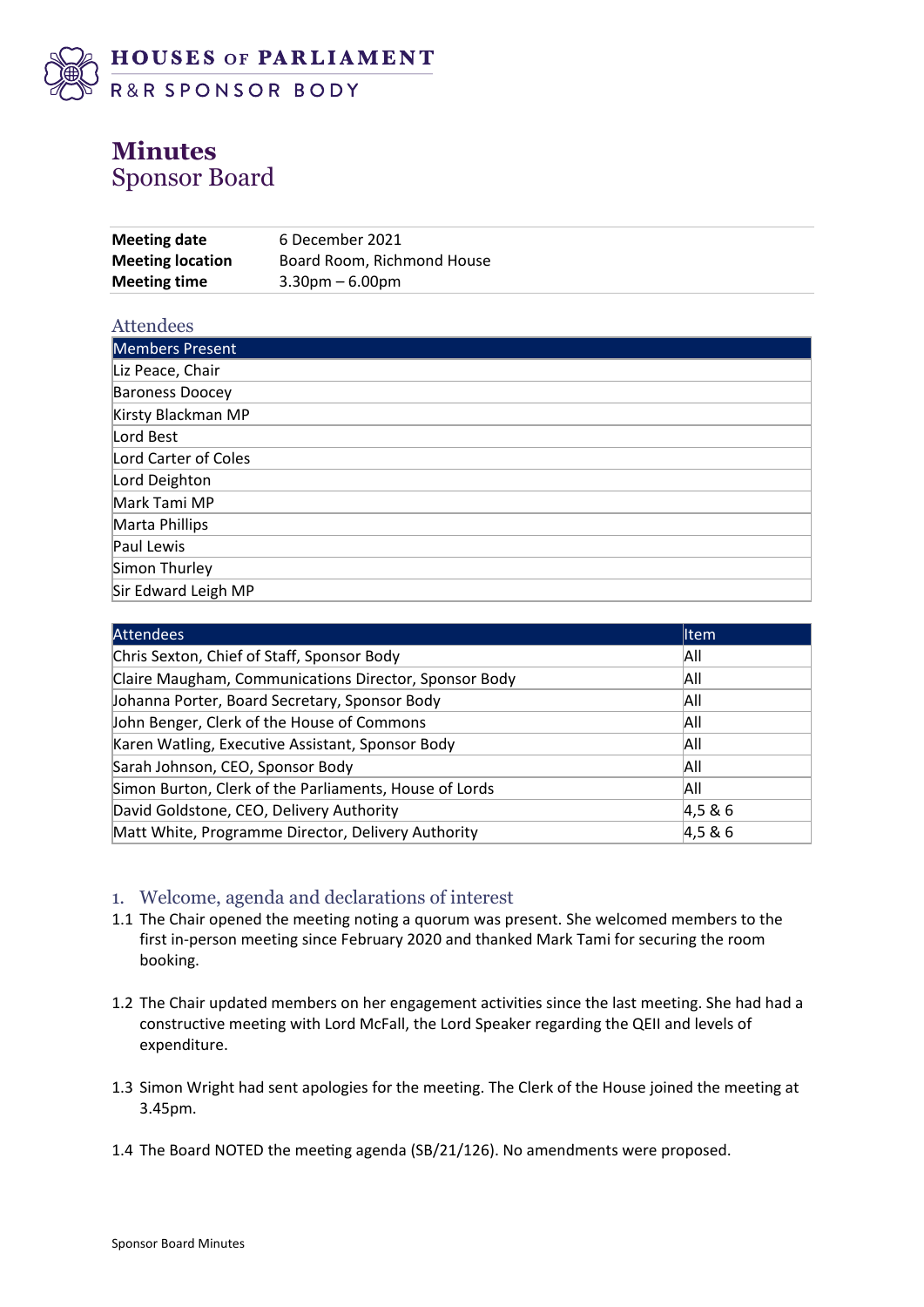**HOUSES OF PARLIAMENT** 



- R&R SPONSOR BODY
- 1.5 The Board NOTED the Register of interests (SB/21/127). There were no further declarations of interest made relevant to the items on the agenda, except where previously disclosed.
- 2. Minutes of the previous meeting and matters arising
- 2.1 **DECISION:** The Board APPROVED the minutes of the meeting held on 1 November 2021 (SB/21/128) as an accurate record of the meeting. The minutes would be signed electronically on behalf of the Chair.
- 2.2 **DECISION:** The Board NOTED the progress against the action log (SB/21/129) since the last meeting.

3. Sponsor Body Progress Report (SB/21/130) Period: November 2021 **Official:** Sarah Johnson, CEO, Sponsor Body

- 3.1 The Chief Executive of the Sponsor Body introduced the Sponsor Body Progress Report noting that since the report had been published a short-term solution to the surveys access issues had been agreed with the House Clerks. A 'welfare hub' would be established in the longer term.
- 3.2 The R&R Team was working with the House of Commons Administration to refine the House of Commons decant options. The work was due to complete at the end of January 2022.
- 3.3 The Chief of Staff updated members on the Autumn Engagement with both Houses. The team had engaged with 394 Parliamentary members (194 peers and 67 MPs) and had received 70 basement tour and 27 QEII tour requests. Tours would take place from mid-January, government covid guidelines allowing. Continued presence, cost, building services and governance had been the top four topics for discussion. 78% of members had provided positive feedback on the Programme, 18% were neutral and just 4% had voiced a negative opinion.
- 3.4 The NAO were undertaking a fact-based study to review progress on R&R since their last report. A publication date had yet to be agreed. The study would not be a formal VfM assessment. The work would focus on the developing relationship between the Programme and the two Houses.
- 3.5 The CEO informed members that the Business Planning item referred to in paragraph 20 of the report had been removed from the December agenda due to time constraints. Briefing material would be provided to members for the January Board meeting.
- 3.6 It was clarified that there remained areas of uncertainty against all three enabling projects, House of Lords Decant, Heritage Collections Decant and House of Commons Decant.
- 3.7 **DECISION:** The Board NOTED the Sponsor Body Progress Report for November 2021.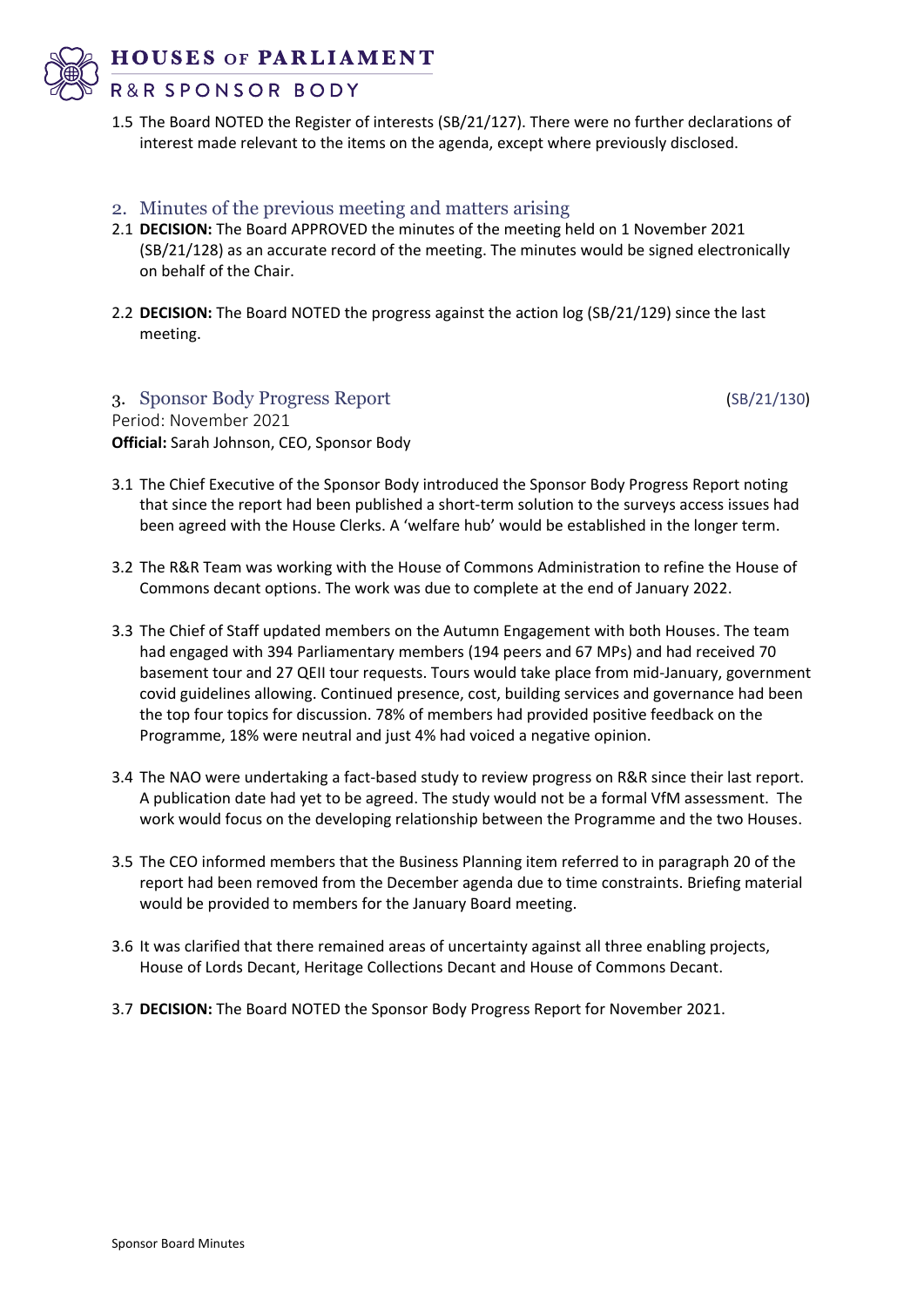

### 4. DA Programme Report

Period: October 2021 (SB/21/131) **Officials:** David Goldstone, CEO, Delivery Authority Matt White, Programme Director, Delivery Authority

- 4.1 The Chief Executive of the Delivery Authority (DA) introduced the DA Programme Report noting that, following discussion at the last meeting, a new cover paper had been introduced to identify key issues for Board attention. Good progress had been made on the essential and intermediate schemes. Also, since publication, suitable locations for surveys welfare facilities had been proposed, but still need to be confirmed.
- 4.2 The following points were raised and noted:
	- 4.2.1 In promoting the nationwide benefit of R&R the DA's Board Chair and Commercial Director had met with the mayors of the combined authorities of West Midlands and South Yorkshire to discuss opportunities. The Chamber of Commerce network was assisting in establishing relationships with heritage industries across the country.
	- 4.2.2 The DA's Investment Committee received a report that showed surveys framework contracts broken down by geographic area. The Intrusive Survey Framework contract awards would be to approx. two thirds small to medium sized enterprises (SME), only one third of which were from the south-east.
	- 4.2.3 The CEO confirmed that previous forecast financial figures had been overly optimistic about what could be achieved in a period. Savings would always be encouraged, but accurate forecasting (within 5%) was essential for the Programme. The finance team was now fully resourced, and the forecasts for the last period had been stronger. Further improvement was expected.
	- 4.2.4 The CEO of the DA confirmed that the team were still looking at options for ventilation solutions for the Palace and that the mechanism for ventilation would vary by location. It was intended that an appropriate working environment would be provided for everyone, although a mechanical solution was only planned for spaces such as the chamber and committee rooms.
	- 4.2.5 Concern was expressed about the loss of office space within the Palace, it was explained that this was due to several factors, including plant installation, fire compartmentation, security provisions and lift installations. Challenge was provided as to whether the Programme should be providing office space within the Palace, as it should be planning for a Parliament of the future not recreating present requirements. The Programme was however continuing to work within the provisions of the Parliamentary Buildings (Restoration & Renewal) Act 2019 and the Objectives agreed following the Strategic Review.
- 4.3 **DECISION**: The Board NOTED the DA's Cover Paper & Programme Report for October 2021.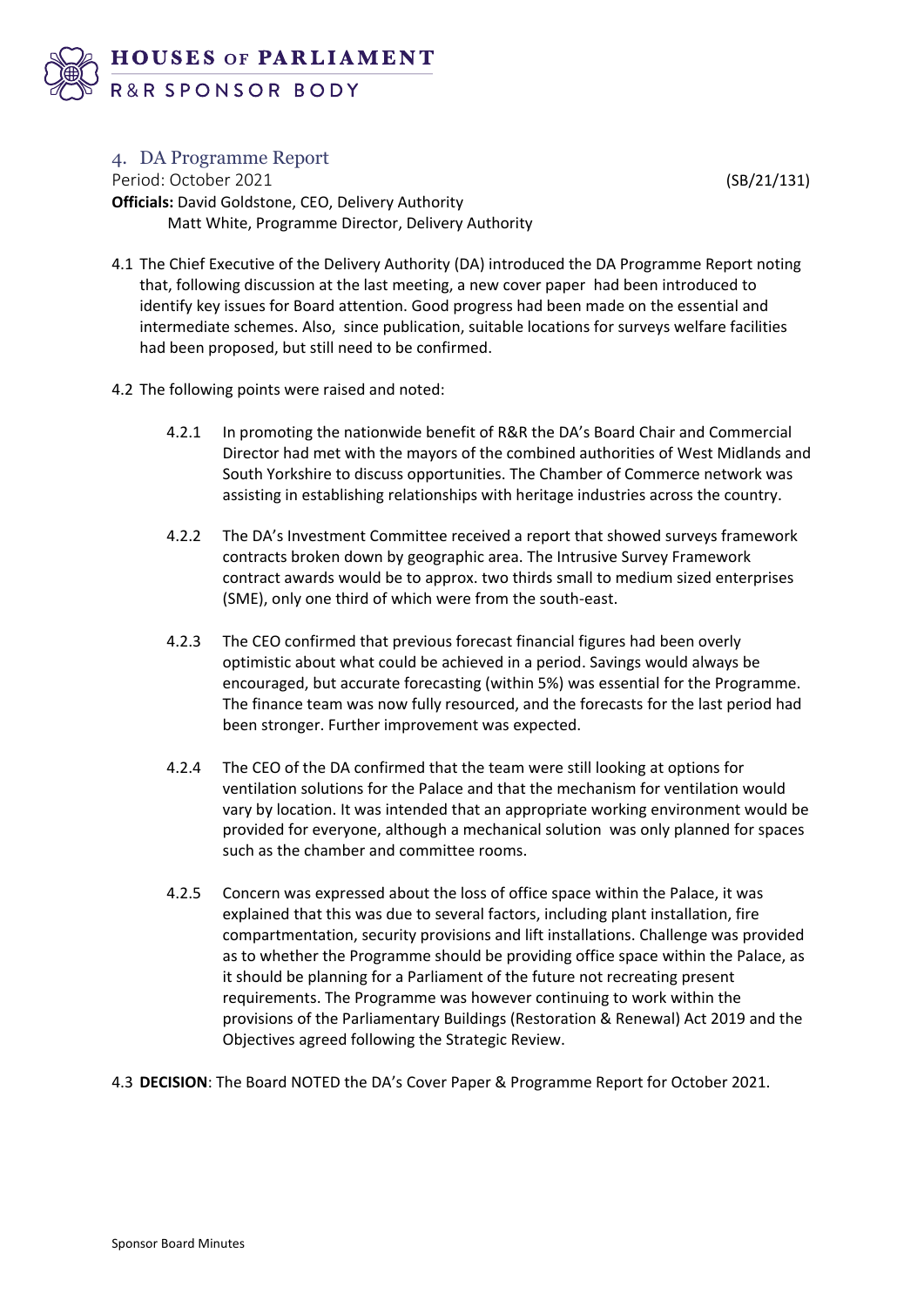

## 5. Emerging Cost & Schedule (SB/21/132)

**Official:** Sarah Johnson, CEO, Sponsor Body

- 5.1 The Chief Executive presented the Emerging Cost & Schedule reminding members that it represented a first look at the figures using current day prices, without inflation or VAT, and based on the scope and objectives previously agreed by the Board. There was still more work to do.
- 5.2 The DA CEO stressed that an early-stage initial analysis was being presented and explained that the risk provisioning had been developed using Reference Class Forecast work undertaken by Oxford Global Projects; the figures for risk had not been quantified at this early stage but had been independently benchmarked against other heritage and parliamentary projects. The figures would be refined further during 2022. It was explained that the 'P' number represented the probability that a project would be delivered to cost and time. As a comparison it was said that the 2012 Games had used P80, the Houses usually worked to P70 and TfL P50.
- 5.3 The Programme Director explained that following the completion of the Programme Business Case there would be four phases of work: (1) enabling, (2) advanced, (3) main and (4) a phased return and reoccupation.
- 5.4 The work plan grouped the Palace's 1,000 rooms into 15 zones. Work would, assuming a total decant, progress inwards from both the North and South ends of the Palace toward the Central Lobby, and then back out.
- 5.5 Once the 3000 high-care heritage items had been removed (1-2 years) temporary services would need to be installed before the building was 'switched off'; many of these services were, and would remain, unmapped until the teams had full access to the building. A total decant of the Palace would reduce both the risk and cost of the Programme as the whole building could be opened up at once.
- 5.6 The safe removal of asbestos, a highly regulated process, would take around two years with 90 dedicated staff on site. The closest comparison project to date was Millennium Mills in the London Docklands.
- 5.7 Finally, the fire compartments would need to be created, around two and a half years of work, before the standard activities such as the installation of new services and lifts could commence. Any existing structures that needed to be removed to accommodate new services would be carefully dismantled and catalogued so that they could be returned as found on completion.
- 5.8 The basement would be stripped out to allow energy centres and plant rooms across the Estate to be connected and extensive external refurbishment would also be required.
- 5.9 The 'Allocation of Spend' was highlighted to members; with an estimated 88% of the spend allocated to saving the building and renewing the failing building services, approximately 9% on providing a building that everybody could use and approximately 3% on providing a working home for Members and Parliament.
- 5.10 The Board expressed concern about the accuracy of the figures presented without the intrusive survey data. The Programme Director reassured members that the team had accessed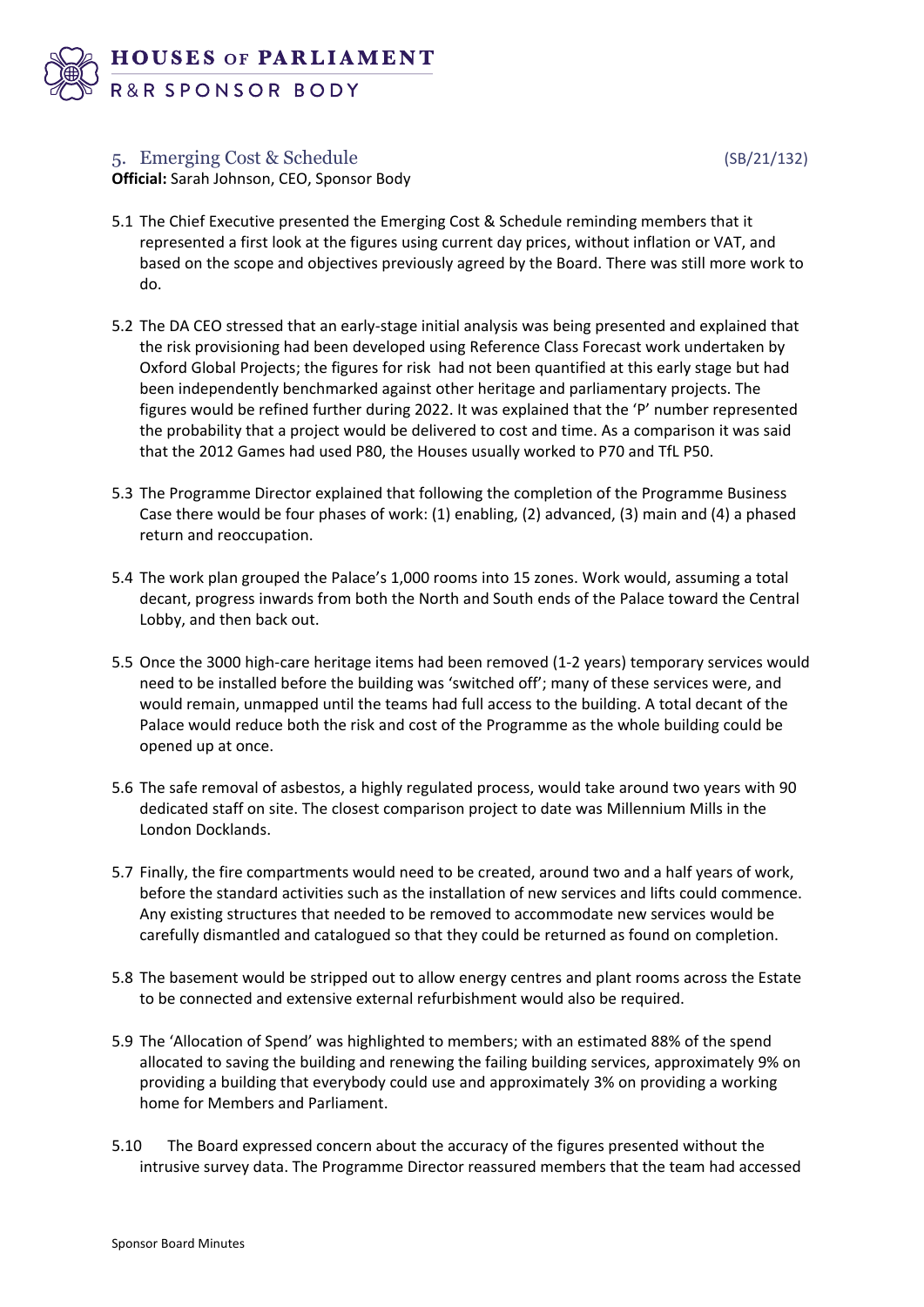**HOUSES OF PARLIAMENT** 

## R&R SPONSOR BODY

existing survey information held by the Houses; 20% of the heritage items had been catalogued, and three years of asbestos survey data was also available. The M&E would not be surveyed as it was scheduled for removal. Ground investigations and archaeological survey work remained essential. The structural survey work could not be completed until the teams were in the Palace.

- 5.11 Members focussed their comments specifically on the potential decant period. They challenged the team to look at how these might be compressed.
- 5.12 **DECISION**: The Board:
	- i. NOTED the Initial Assessment of Cost and Schedule for the Essential Scheme;
	- ii. NOTED that the Cost and Schedule information indicates a potential range of outcomes based on current information and remains subject to further work;
	- iii. NOTED that a further discussion is planned on this topic at the Sponsor Board meeting on 10 January 2022 prior to the information being formally shared with the Commissions of both Houses; and
	- iv. NOTED that the Sponsor Body has a Handling Plan in place to deal with the potential 'leaking' of the cost and schedule information.

## 6. Continued Presence Assessment (SB/21/133)

**Officials:** David Goldstone, CEO, Delivery Authority Matt White, Programme Director, Delivery Authority

- 6.1 The Programme Director introduced the Continued Presence Assessment paper noting that to facilitate a Continue Presence option the cost and duration of the programme would be significantly extended. The advanced works period would take around 3.5 years, and main works would have to be split in two with a single access point into and out of the Palace at any one time. Productivity levels would be about 20% lower due to access restrictions, particularly in the chamber where the circa 10 years' worth of work required would be fragmented across extended recess periods.
- 6.2 The Board reiterated their concerns about the potential length of the decant period and challenged the DA to make it shorter. The CEO of the DA assured members that there was still a lot more work to do before the final Programme Business Case was published, and that the team would continue to challenge the initial cost and time figures discussed at this meeting. He reminded the Board that the DA was working to a specific set of objectives and that the remit would need to be amended if different objectives were to be explored. .
- 6.3 The Chair reminded the Board that its job was to make a factual recommendation to the two House Commissions based on the information presented and the scope of works agreed.
- 6.4 **DECISION:** The Board NOTED the update on the continued presence study by the R&R Programme, in advance of the January Board meeting at which it will be asked to make a recommendation to both Houses.